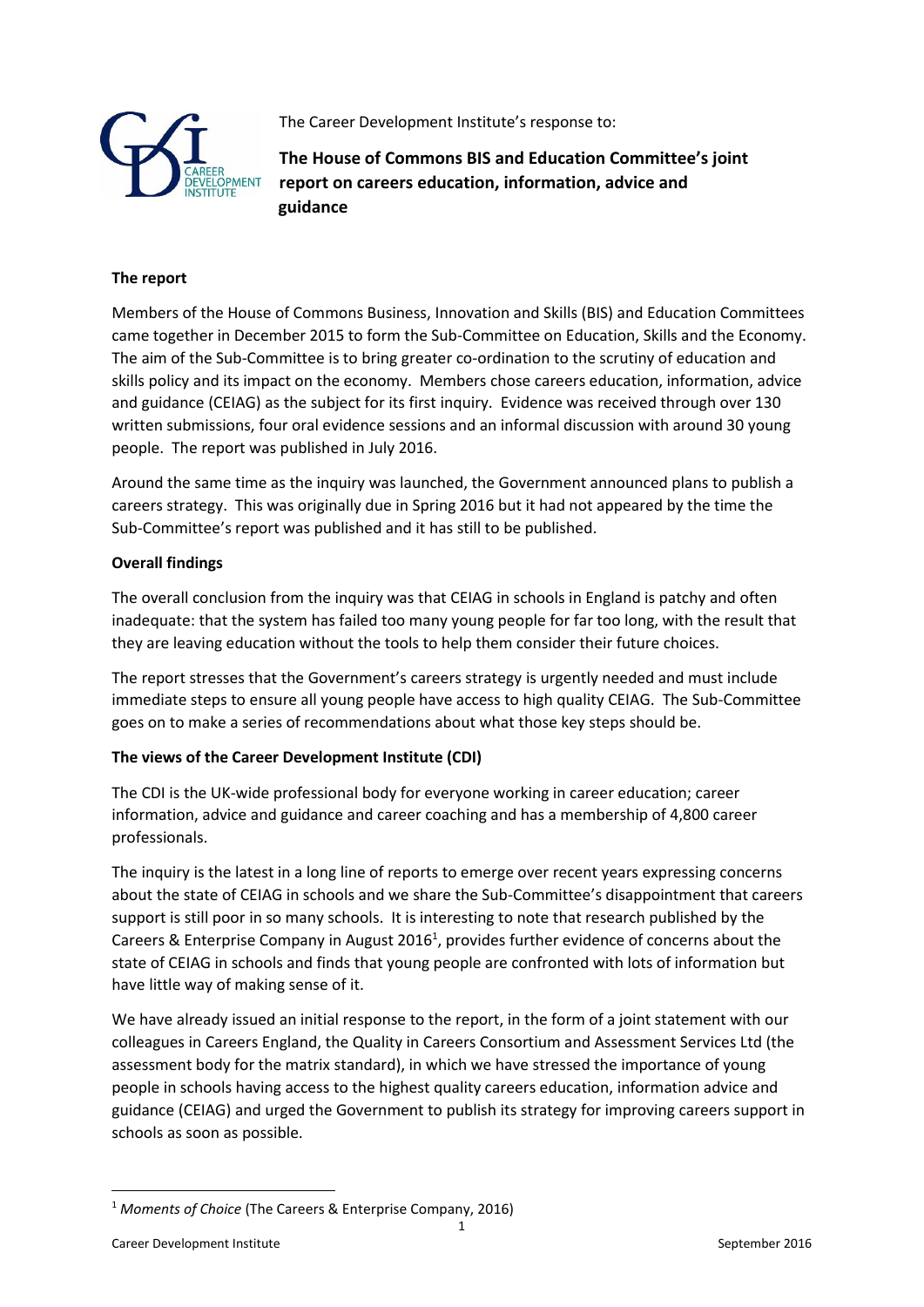In this response the CDI considers each of the report's 12 recommendations and provides the Institute's views on the actions suggested. In each case the response is introduced by quoting the Sub-Committee's recommendation in full, in italics.

*1. We welcome the Government's intention to legislate to require schools to collaborate with training providers and look forward to seeing further details of how it will work in practice. We recommend that the Government set out robust mechanisms to ensure that the new law is well-published and properly enforced.*

The CDI supports the view that schools should be required to collaborate with all providers of education and training opportunities available to young people, i.e. university technical colleagues (UTCs) and studio schools, sixth form and further education (FE) colleges and universities, as well as apprenticeship and other work-based training providers. Schools will need help with knowing which providers to contact locally and we understand that the Careers & Enterprise Company is developing a toolkit to help schools with this.

It will be important that the legislation should be accompanied by clear advice to schools on what is required of them and that Ofsted is given an explicit remit to monitor practice in schools. The Department for Education should also ask all education and training providers to report annually on their contact with schools.

*2. We recommend that Ofsted introduce a specific judgement on careers information, advice and guidance for secondary schools, and set clear criteria for making these judgements. The Common Inspection Framework should be amended to make clear that a secondary school whose careers provision is judged as "requires improvement" or "inadequate" cannot be judged to be "outstanding" overall; likewise, a secondary school should be unable to receive an overall judgement of "good" if its careers provision is judged to be "inadequate".*

The CDI welcomed the strengthening of the position of CEIAG in the Common Inspection Framework that was introduced in September 2015. We remain concerned, however, that these aspects of the inspection framework are not applied rigorously and consistently in all school inspections. While we welcome the suggestions for further strengthening, and for ensuring better consistency between overall judgements and judgements on careers provision, these measures are likely to have little impact on improving CEIAG in schools unless they are applied with equal rigour by all inspection teams. The CDI has offered to support appropriate training to help Ofsted inspectors know what to look forward when examining CEIAG and, at a time when there have been changes within Ofsted, we will repeat our offer to the Regional Directors.

*3. We invite the Government, in its response, to set out a comprehensive plan for improving destination data, including the timescales for doing so. This plan should include steps to make the data available in a more timely way and to ensure that they cover a longer period of time, and give more details on how the data will draw on information held by other Government departments. The Government should also consider how best to present its destination data, to mitigate the risk that schools are judged primarily on the number of their students going onto higher education.*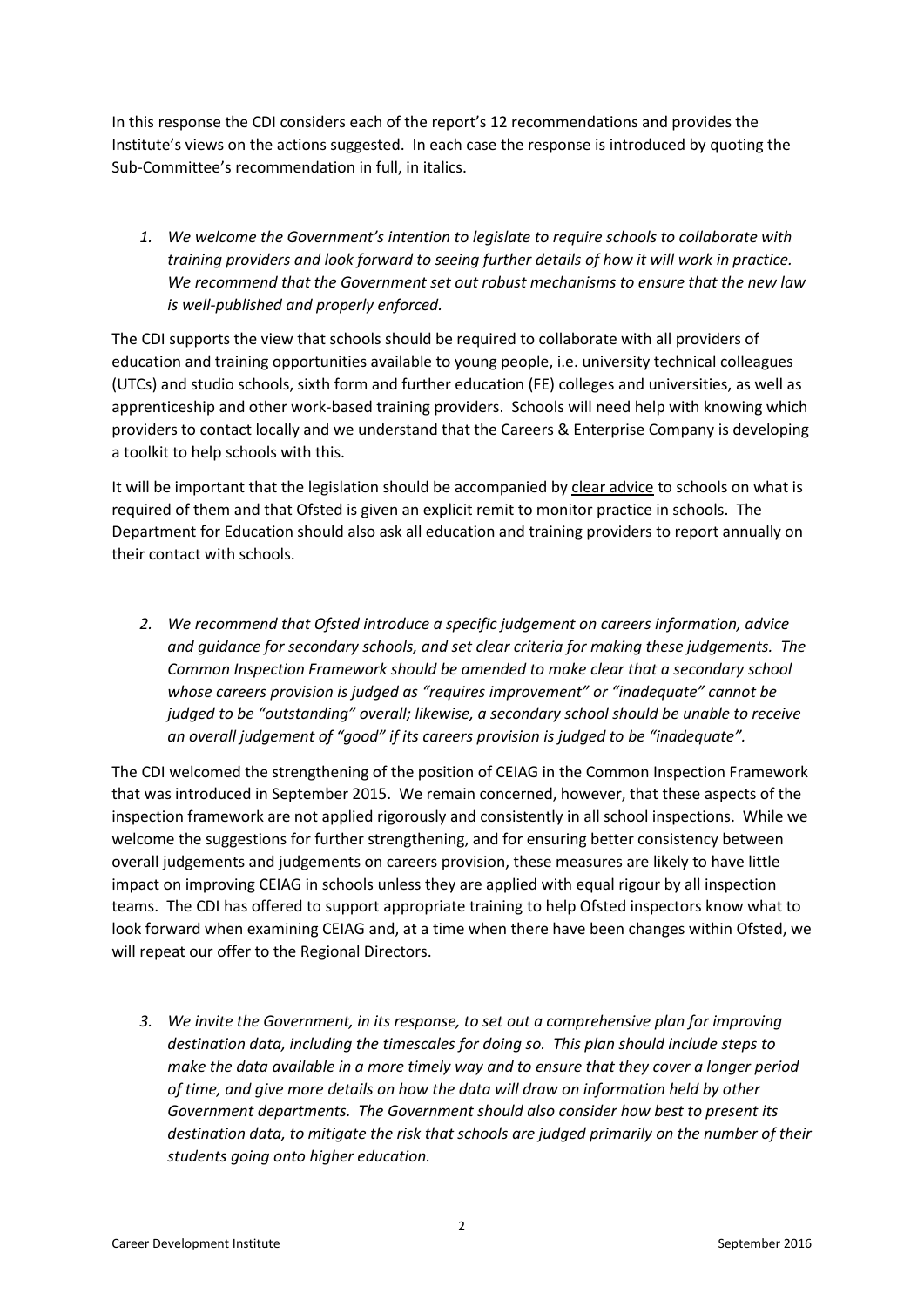The CDI welcomes the focus on more effective use of destination data to support schools' monitoring, review and evaluation of their careers provision and agrees with the recommendation to improve the data.

Summative data, presented in broad categories and based on destinations of leavers from two or three years ago is of only limited value. For destination data to be useful, it needs to relate to recent leavers, over a longer period of time after leaving school and enable schools to track the progress of individual pupils from intended destination to actual destination and subsequent retention. Only then would a school be able to answer the important question: "did we get the careers education and guidance right for that student?"

No category, or sub-category, of destination should be given higher status than any other: the key question for improving CEIAG is "did the pupils end up in the right place for them" and not "how many pupils ended up in a particular type of institution?"

We remain concerned that the quality of data provided by different local authorities varies considerably and recommend that steps are taken to ensure that all local authorities produce data of the quality of the best.

*4. We recommend that the Government, in its careers strategy, take steps to simplify the delivery of its careers policy at the national level. It should put a single Minister and a single Department in charge of co-ordinating careers provision for all ages, and set out how it plans to rationalise the number of Government-funded organisations delivering careers programmes.*

The CDI has consistently supported calls for a national cross-departmental strategy for careers support and greater coherence of provision. We also regard the implementation of the National Careers Service in its current form as a missed opportunity to establish a genuinely, all-age careers guidance service in England, as originally-envisaged by the Coalition Government in November 2010.

Since the Sub-Committee's report was published the Government has reorganised some departmental responsibilities and we support the relocation of responsibilities for further education, higher education and apprenticeships into the DfE. We also welcome the appointment of a single Minister, Robert Halfon MP, responsible for co-ordinating careers provision for all ages. These changes should enable all the various initiatives to be brought together into a coherent, all-age strategy for careers and lay the foundations, potentially, for an all-age careers service.

*5. We recommend that all Government funded careers initiatives, including the Jobcentre Plus support for schools scheme, be brought under the same umbrella of the Careers & Enterprise Company. We further recommend that the Government consult on transferring responsibility for the National Careers Service from the Skills Funding Agency to the Careers & Enterprise Company. We also encourage the Careers & Enterprise Company to set out how, in addition to its existing programmes, it plans to support the provision of independent and impartial careers guidance in schools.*

The CDI recognises the need for greater coherence and to bring all the various careers initiatives for schools under a single umbrella. We are not convinced, however, that the Careers & Enterprise Company is necessarily the most appropriate location. This is partly because of a lack of certainty about the long-term future of the Company. When the Careers & Enterprise Company was launched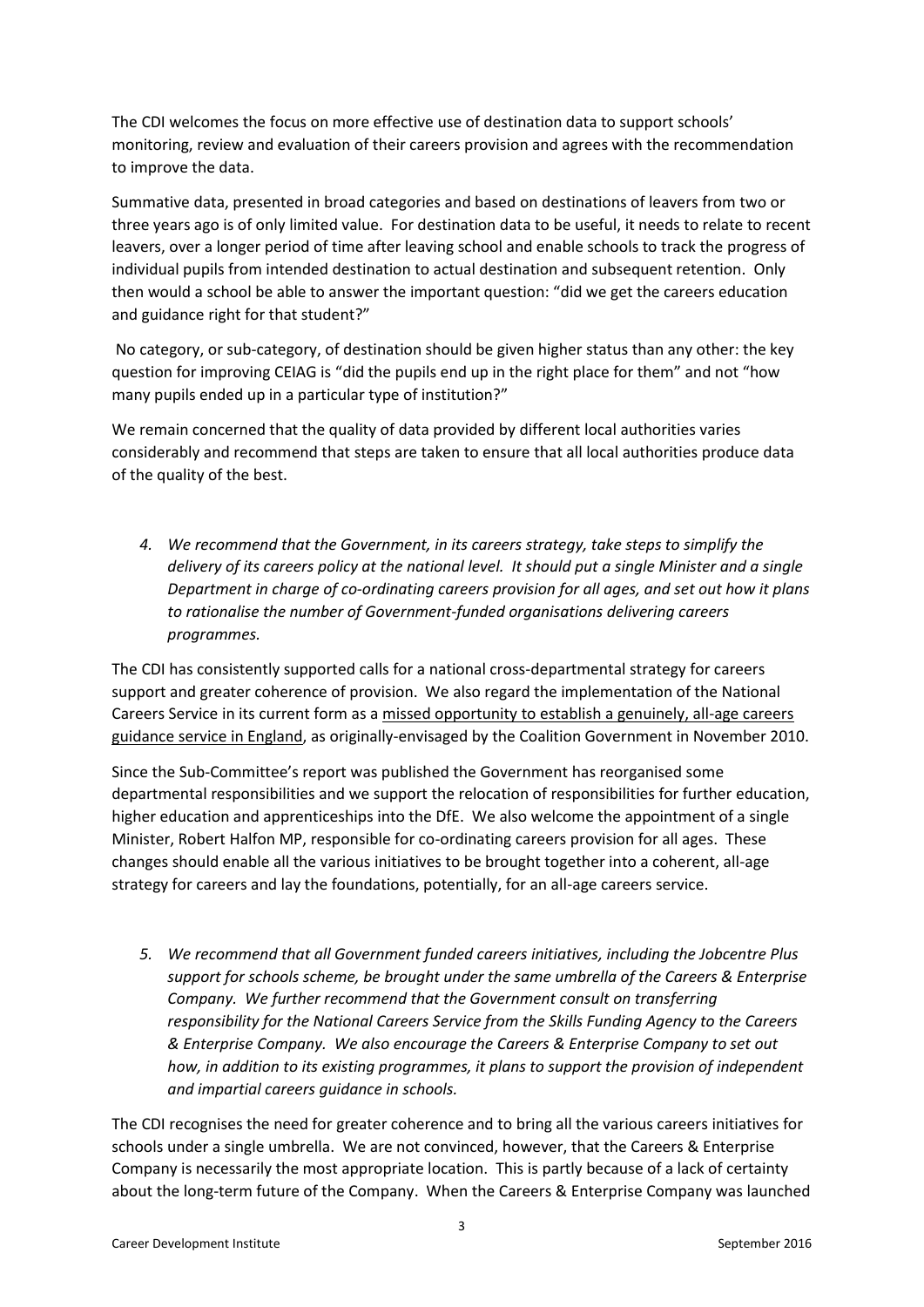we understood that the funding from central Government would be for the first two years. As we are now in the second year of that initial period it would be helpful to have a clear statement about the future of the Company before implementing the developments implied in this recommendation.

It is important also to recognise that the Careers & Enterprise Company is not subject to the same accountability measures and procedures as the National Careers Service for example. At present the work of the two organisations is very different, with the National Careers Service concentrating on providing career guidance to certain priority groups of adults and the Careers & Enterprise Company focusing on programmes of support to schools.

We would, however, support a rationalisation of the National Careers Service's 'Inspiration agenda' and the work of the Careers & Enterprise Company on linking employers with schools, and indeed also the work of the various organisations supported by the Careers & Enterprise Company's innovation fund. But we consider that transferring all the current National Careers Service contracts to an organisation that has no track record of managing public service contracts, and which has to date not shown that it understands and values the work of careers professionals, would put the adult career guidance service at risk.

Many of our members work on National Careers Service contracts and we would be pleased to contribute to consultations on the future of the Service and what a genuinely constituted all-age career service might look like.

We welcome the Sub-Committee's recommendation that the Careers & Enterprise Company should set out its plans to support the provision of independent and impartial careers guidance. For some time we have urged the Company to have a drive and focus on careers equal to that which it currently has on enterprise. We are encouraged by the Company's response to its *Moments of Choice* research, which indicates that it does indeed plan to work with key stakeholders, including the CDI, on improving careers education and careers guidance in schools. We would be pleased to work with the Company on developing its plans to support careers provision in schools.

*6. We support the merger of the Quality in Careers and matrix Standards and recommend that the Government support the establishment and promotion of a single quality brand covering schools, colleges, careers service providers and careers websites, with appropriate criteria for the different types of organisation to meet. As part of this work, it should also encourage the bringing together of the 12 different awards recognised by the Quality in Careers Standard into a single award.*

The CDI believes that the current approach to quality assuring careers work in schools is largely fit for purpose. The quality awards for CEIAG, nationally-validated by the Quality in Careers Standard, provide a means of assessing and accrediting programmes of CEIAG in schools and colleges; the matrix standard assesses and accredits services providing careers information, advice and guidance in schools and other settings; the CDI's Register of Career Development Professionals provides a means of careers advisers showing that they are qualified to at least level 6, abide by a code of ethics and maintain their competence by undertaking regular CPD (at least 25 hours annually); the CDI's Career Assured endorsement provides a means of quality assuring websites and other products.

Because they serve different purposes, we do not agree with the suggestion that the Quality in Careers and matrix Standards should be merged. Nevertheless, we appreciate that the distinction between the two is not always clearly understood and welcome the recent publication of a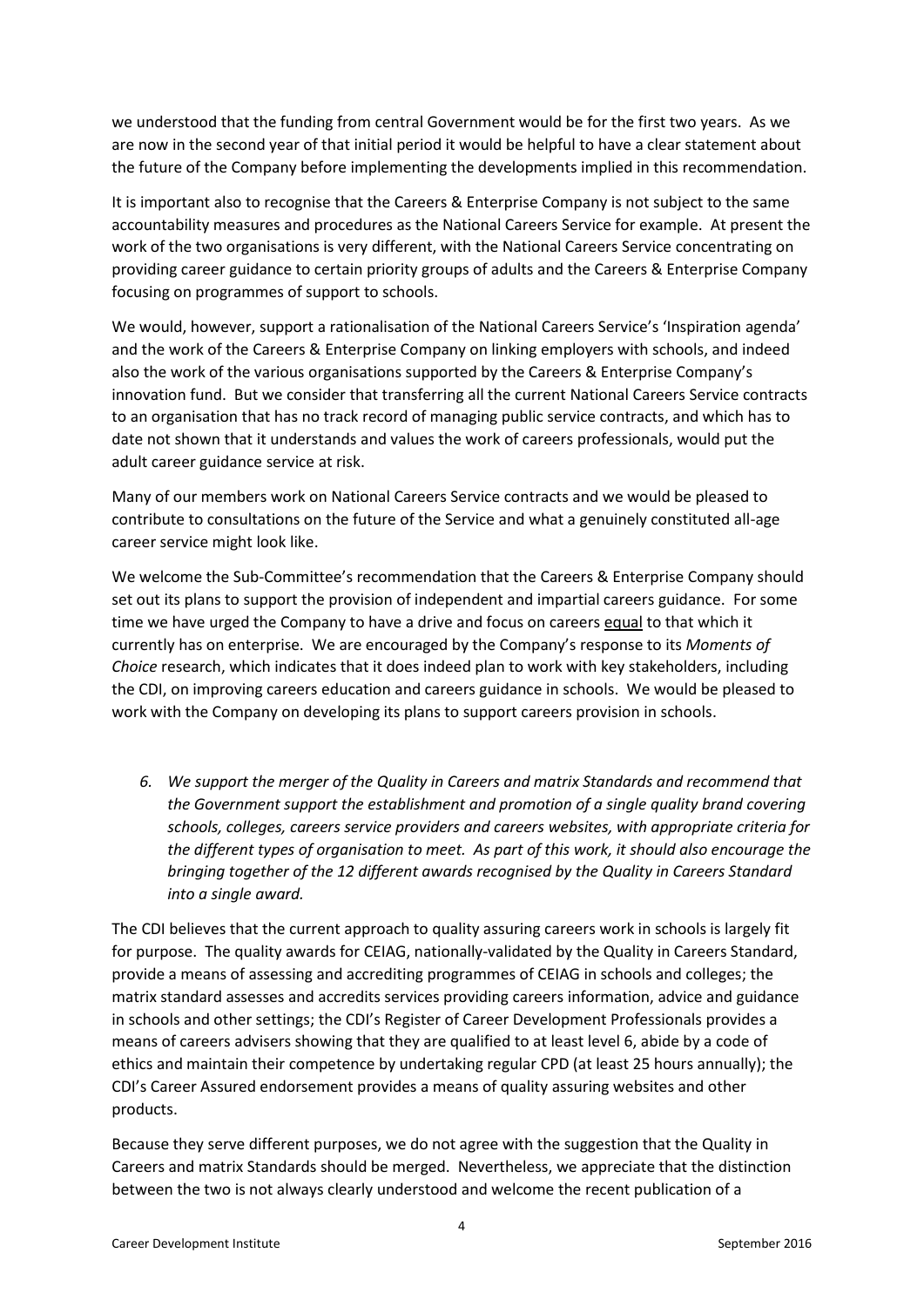statement to explain the distinction and relationship between them (see Annex 1). Furthermore, we support the view that organisations and services should be free to choose the standard that best fits their work.

We appreciate that the situation can appear to be complicated further by the fact that there are 12 different CEIAG quality awards and, as a constituent member of the Quality in Careers Consortium, with two seats on the Board, the CDI will work with the providers of the quality awards to explore ways of bringing greater coherence to the current provision.

*7. We recommend that the Government, once the new quality brand is in place, amend the statutory guidance to require all schools to work towards being accredited under this brand, and only to use careers services from organisations holding it.*

For the reasons cited above, we do not support the establishment of a new quality brand but the CDI whole-heartedly supports the principles behind this particular recommendation. We welcomed the strengthening of the statutory guidance in March 2015, to recommend that all schools should work towards achieving a quality award, nationally-validated by the Quality in Careers Standard.

We, therefore, welcome the recommendation that this should be upgraded to a requirement. If all schools were to be required to achieve a quality award, all young people would be assured of access to good quality CEIAG support. Further, we also support the recommendation that where schools use careers organisations to provide career guidance they should only use services accredited by the matrix standard.

*8. We recommend that the Government statutory guidance is amended to require those delivering advice and guidance in schools to hold, at a minimum, a relevant level 6 qualification.*

The CDI fully supports this recommendation, as a means of ensuring that all young people have access to career guidance from a professionally qualified careers adviser. We would wish to extend the recommendation to require the adviser also to be a member of the CDI's Register of Career Development Professionals, established in 2013 at the request of a previous conservative government as a means of regulating the sector.

*9. The Committee is disappointed that the consistently high quality analysis and advice provided by the UK Commission on Employment and Skills (UKCES) is to be lost. We welcome the Government's commitment to continue operating the LMI for All dataset. We trust that the Department for Business Innovation and Skills will build upon the good work of the UK Commission for Employment and Skills. We recommend that the Government set out in its response how it will ensure that LMI data published in future will match the high standards achieved by UKCES. We recommend that in its careers strategy, the Government set out its plans for further improving the quality and usefulness of the data.*

Access to good quality, local and national LMI, for both career development professionals and young people themselves, is an essential foundation of good career guidance. We were concerned that the closure of UKCES would put the future of the very successful 'LMI for All' facility at risk. The CDI is pleased that the data set will continue and we support the Sub-Committee's recommendation that the Government should ensure that the service is both maintained and developed further: this must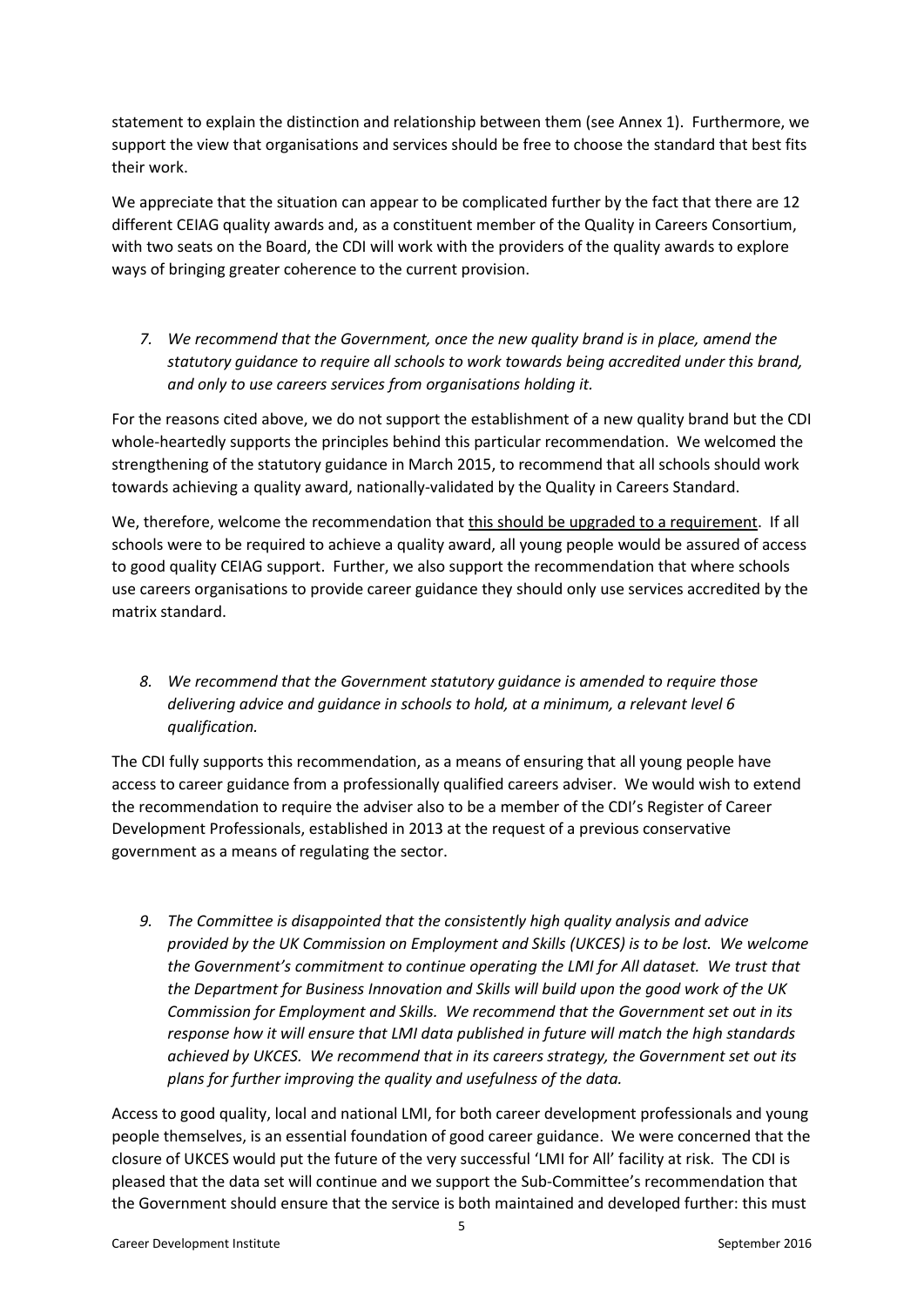include a strategy for ensuring the longer-term future for 'LMI for All', not just its short-term survival.

*10. We recommend that the Government take steps to ensure that all Local Enterprise Partnerships have the capacity and are encouraged to provide up-to-date good quality labour market information to schools, colleges and career professionals within their local area. The Careers & Enterprise Company could be charged with supporting LEPs to improve their data provision. Money saved by the rationalisation of national careers organisations we proposed earlier in the Report could be used to boost the capacity of LEPs for this and other roles in support of careers provision.*

The CDI supports this recommendation and hopes that all LEPs produce LMI of the quality that the best of them currently provide. We wish to add that the Careers & Enterprise Company and the LEPs should also work together with the National Careers Service as its website makes available a wealth of good quality LMI.

*11. We welcome the involvement of Local Enterprise Partnerships in the Enterprise Adviser Scheme. We encourage all LEPs to play their full role in brokering links between employers and schools. We recommend that, for its part, the Careers & Enterprise Company ensure that the scheme leaves plenty of room for local flexibility and that it supports, rather than duplicates, any existing work being carried out by the LEP.*

The CDI supports this recommendation. Direct contracts with the world of work and encounters with employers are a key component of good careers provision but must be complementary to other elements as set out in the Gatsby benchmarks.

One way of helping LEPs respond to local needs would be to devolve some of the Careers & Enterprise Company's funding for schemes such as the innovation fund to the LEPs so that they could procure the most appropriate services and co-ordinate them with the work of their Enterprise Co-ordinators.

*12. We recommend that the Government work with employers and schools to produce a plan to ensure that all students at Key Stage 4 have the opportunity to take part in meaningful work experience. It should also ensure that there are mechanisms in place to ensure that work experience is being effectively delivered through Key Stage 5 study plans.*

The CDI recognises that well-planned and meaningful experiences of work and exposure to the world of work in Key Stage 4 can make a significant contribution to helping young people make better informed career decisions and prepare for the transition to work, provided that they are both personalised to the aspirations and interests of the students and linked to developing their employability.

We would, therefore, suggest that a requirement in Key Stage 4 for some form of direct experience and exposure to the workplace should be introduced. This does not necessarily have to take the form of a traditional work experience placement and could encompass several of the wide range of employer engagement activities now being promoted by the Careers & Enterprise Company, as part of a progressive programme of careers, employability and enterprise education.